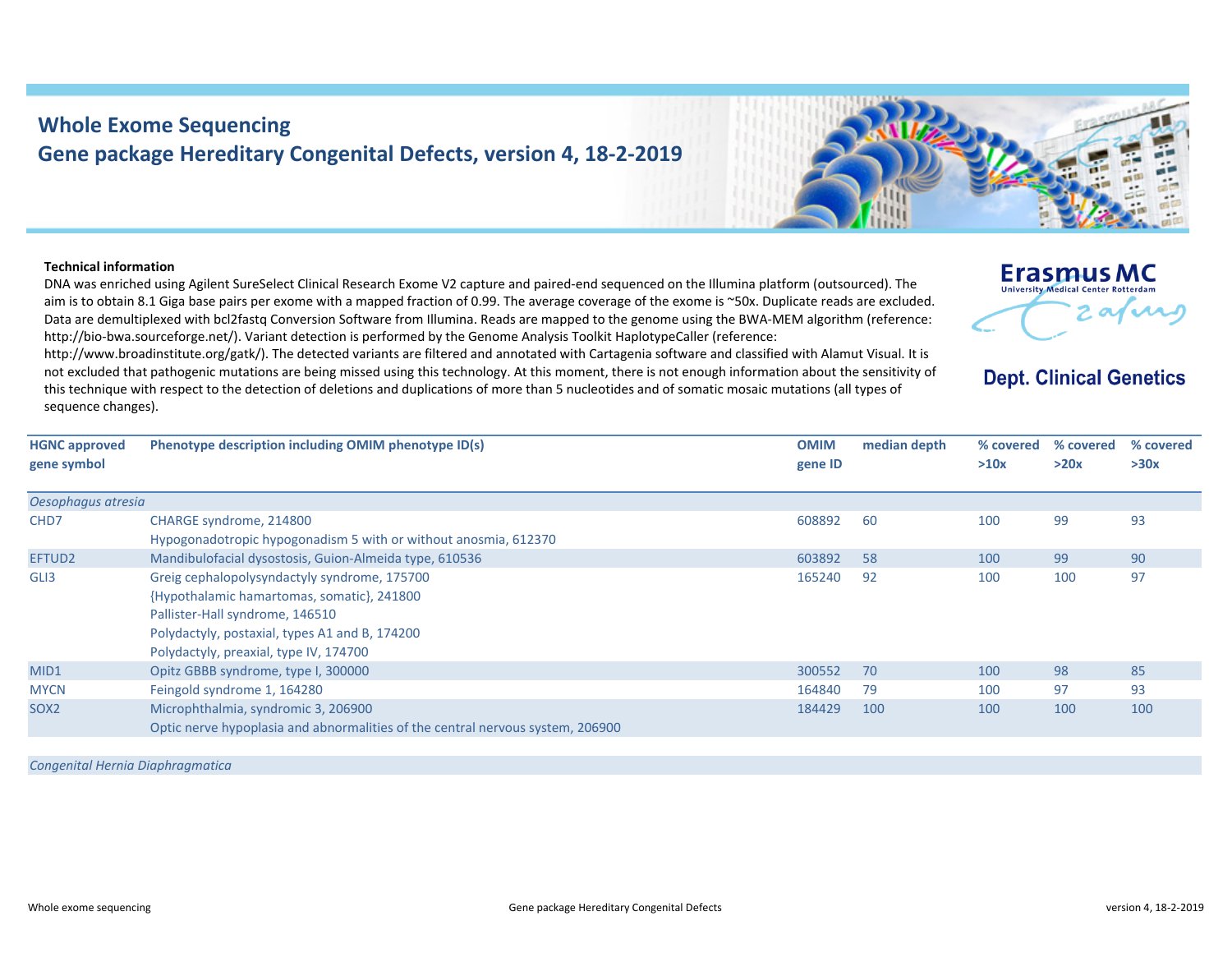| <b>HGNC approved</b><br>gene symbol | Phenotype description including OMIM phenotype ID(s)                                                                                                                                                                                                                                                                                                                                                           | <b>OMIM</b><br>gene ID | median depth | % covered<br>>10x | % covered<br>>20x | % covered<br>>30x |
|-------------------------------------|----------------------------------------------------------------------------------------------------------------------------------------------------------------------------------------------------------------------------------------------------------------------------------------------------------------------------------------------------------------------------------------------------------------|------------------------|--------------|-------------------|-------------------|-------------------|
| GATA4                               | Atrial septal defect 2, 607941<br>Atrioventricular septal defect 4, 614430<br>?Testicular anomalies with or without congenital heart disease, 615542<br>Tetralogy of Fallot, 187500<br>Ventricular septal defect 1, 614429                                                                                                                                                                                     | 600576                 | 42           | 100               | 86                | 65                |
| GPC3                                | Simpson-Golabi-Behmel syndrome, type 1, 312870<br>Wilms tumor, somatic, 194070                                                                                                                                                                                                                                                                                                                                 | 300037                 | 42           | 100               | 94                | 79                |
| LRP <sub>2</sub>                    | Donnai-Barrow syndrome, 222448                                                                                                                                                                                                                                                                                                                                                                                 | 600073                 | 47           | 100               | 97                | 84                |
| <b>NIPBL</b>                        | Cornelia de Lange syndrome 1, 122470                                                                                                                                                                                                                                                                                                                                                                           | 608667                 | 50           | 100               | 96                | 80                |
| SMC3                                | Cornelia de Lange syndrome 3, 610759                                                                                                                                                                                                                                                                                                                                                                           | 606062                 | 56           | 100               | 97                | 83                |
| STRA6                               | Microphthalmia, isolated, with coloboma 8, 601186<br>Microphthalmia, syndromic 9, 601186                                                                                                                                                                                                                                                                                                                       | 610745                 | 69           | 100               | 100               | 99                |
| WT1                                 | Denys-Drash syndrome, 194080<br>Frasier syndrome, 136680<br>Meacham syndrome, 608978<br>Mesothelioma, somatic, 156240<br>Nephrotic syndrome, type 4, 256370<br>Wilms tumor, type 1, 194070                                                                                                                                                                                                                     | 607102                 | 80           | 100               | 98                | 96                |
| ZFPM2                               | Diaphragmatic hernia 3, 610187<br>Tetralogy of Fallot, 187500<br>46XY sex reversal 9, 616067                                                                                                                                                                                                                                                                                                                   | 603693                 | 60           | 100               | 100               | 100               |
| <b>Ano-rectal Marformation</b>      |                                                                                                                                                                                                                                                                                                                                                                                                                |                        |              |                   |                   |                   |
| <b>CASK</b>                         | FG syndrome 4, 300422<br>Mental retardation and microcephaly with pontine and cerebellar hypoplasia, 300749<br>Mental retardation, with or without nystagmus, 300422                                                                                                                                                                                                                                           | 300172                 | 42           | 100               | 95                | 69                |
| CCNB1                               | No OMIM phenotype                                                                                                                                                                                                                                                                                                                                                                                              | 123836                 | 42           | 100               | 94                | 77                |
| FAM58A                              | STAR syndrome, 300707                                                                                                                                                                                                                                                                                                                                                                                          | 300708                 | 50           | 81                | 81                | 80                |
| <b>FLNA</b>                         | Cardiac valvular dysplasia, 314400<br>Congenital short bowel syndrome, 300048<br>FG syndrome 2, 300321<br>Frontometaphyseal dysplasia 1, 305620<br>Heterotopia, periventricular, 300049<br>Intestinal pseudoobstruction, neuronal, 300048<br>Melnick-Needles syndrome, 309350<br>Otopalatodigital syndrome, type I, 311300<br>Otopalatodigital syndrome, type II, 304120<br>Terminal osseous dysplasia, 300244 | 300017                 | 79           | 100               | 100               | 100               |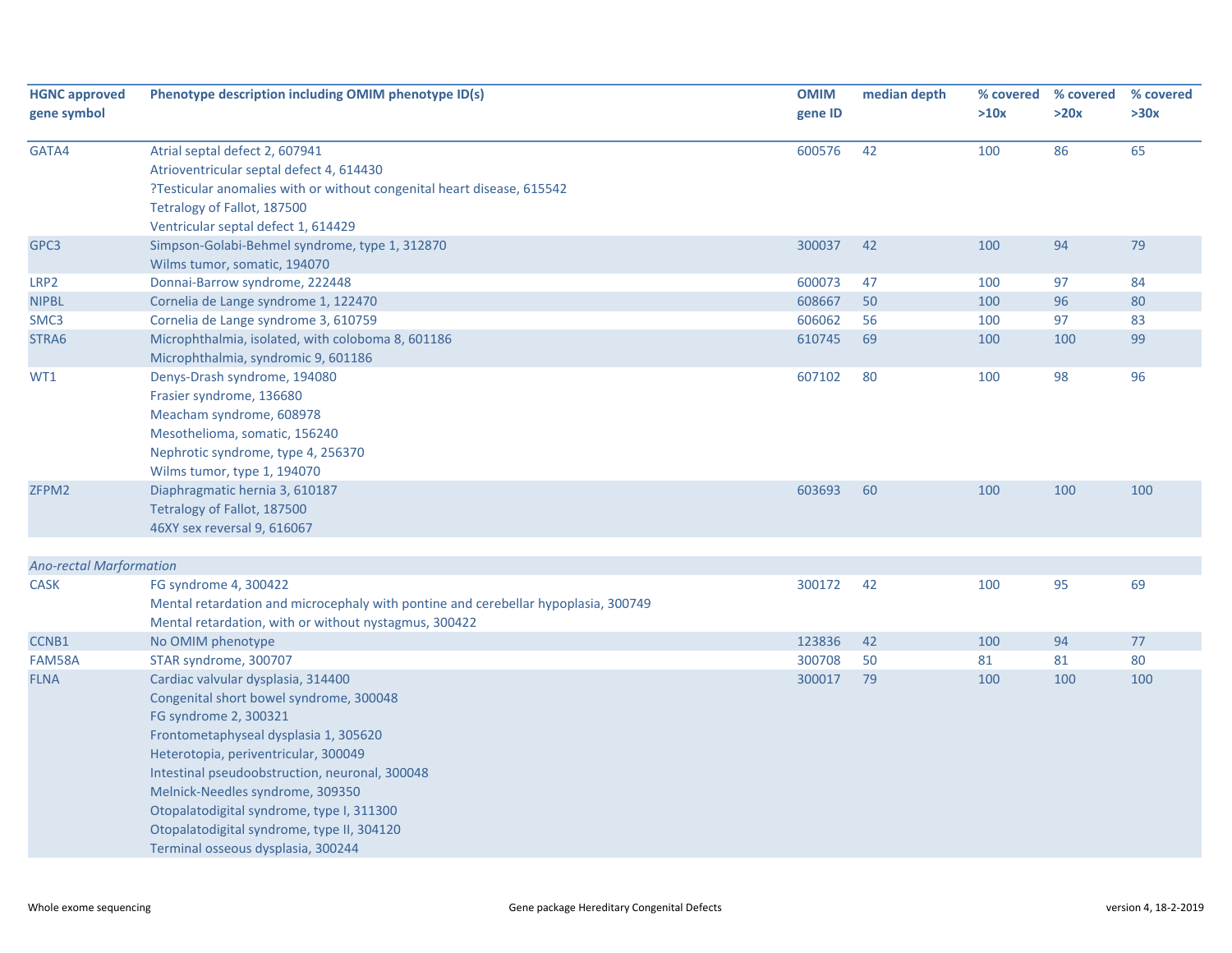| <b>HGNC approved</b> | Phenotype description including OMIM phenotype ID(s)           | <b>OMIM</b> | median depth | % covered | % covered | % covered |
|----------------------|----------------------------------------------------------------|-------------|--------------|-----------|-----------|-----------|
| gene symbol          |                                                                | gene ID     |              | >10x      | >20x      | >30x      |
|                      |                                                                |             |              |           |           |           |
| GLI3                 | Greig cephalopolysyndactyly syndrome, 175700                   | 165240      | 92           | 100       | 100       | 97        |
|                      | {Hypothalamic hamartomas, somatic}, 241800                     |             |              |           |           |           |
|                      | Pallister-Hall syndrome, 146510                                |             |              |           |           |           |
|                      | Polydactyly, postaxial, types A1 and B, 174200                 |             |              |           |           |           |
|                      | Polydactyly, preaxial, type IV, 174700                         |             |              |           |           |           |
| JAG1                 | Alagille syndrome 1, 118450                                    | 601920      | 62           | 100       | 100       | 92        |
|                      | ?Deafness, congenital heart defects, and posterior embryotoxon |             |              |           |           |           |
|                      | Tetralogy of Fallot, 187500                                    |             |              |           |           |           |
| KDM6A                | Kabuki syndrome 2, 300867                                      | 300128      | 48           | 100       | 95        | 83        |
| KMT2D                | Kabuki syndrome 1, 147920                                      | 602113      | 97           | 100       | 100       | 99        |
| MED12                | Lujan-Fryns syndrome, 309520                                   | 300188      | 57           | 100       | 100       | 97        |
|                      | Ohdo syndrome, 300895                                          |             |              |           |           |           |
|                      | Opitz-Kaveggia syndrome, 305450                                |             |              |           |           |           |
| MID1                 | Opitz GBBB syndrome, type I, 300000                            | 300552      | 70           | 100       | 98        | 85        |
| MNX1                 | Currarino syndrome, 176450                                     | 142994      | 37           | 80        | 72        | 66        |
| <b>MYCN</b>          | Feingold syndrome 1, 164280                                    | 164840      | 79           | 100       | 97        | 93        |
| NOTCH <sub>2</sub>   | Alagille syndrome 2, 610205                                    | 600275      | 75           | 100       | 100       | 96        |
|                      | Hajdu-Cheney syndrome, 102500                                  |             |              |           |           |           |
| SALL1                | Townes-Brocks branchiootorenal-like syndrome, 107480           | 602218      | 99           | 100       | 100       | 100       |
|                      | Townes-Brocks syndrome 1, 107480                               |             |              |           |           |           |
| SALL4                | Duane-radial ray syndrome, 607323                              | 607343      | 115          | 100       | 98        | 95        |
|                      | IVIC syndrome, 147750                                          |             |              |           |           |           |
| USP9X                | Mental retardation 99, 300919                                  | 300072      | 63           | 100       | 98        | 94        |
|                      | Mental retardation 99, syndromic, female-restricted, 300968    |             |              |           |           |           |
|                      |                                                                |             |              |           |           |           |
| HSCR/CIPO/MMIHS      |                                                                |             |              |           |           |           |
| <b>AAAS</b>          | Achalasia-addisonianism-alacrimia syndrome, 231550             | 605378      | 73           | 100       | 100       | 100       |
| ACTG2                | Visceral myopathy, 155310                                      | 102545      | 61           | 100       | 100       | 98        |
| EDN3                 | Central hypoventilation syndrome, congenital, 209880           | 131242      | 69           | 100       | 100       | 100       |
|                      | {Hirschsprung disease, susceptibility to, 4}, 613712           |             |              |           |           |           |
|                      | Waardenburg syndrome, type 4B, 613265                          |             |              |           |           |           |
| <b>EDNRB</b>         | ABCD syndrome, 600501                                          | 131244      | 69           | 100       | 100       | 99        |
|                      | {Hirschsprung disease, susceptibility to, 2}, 600155           |             |              |           |           |           |
|                      | Waardenburg syndrome, type 4A, 277580                          |             |              |           |           |           |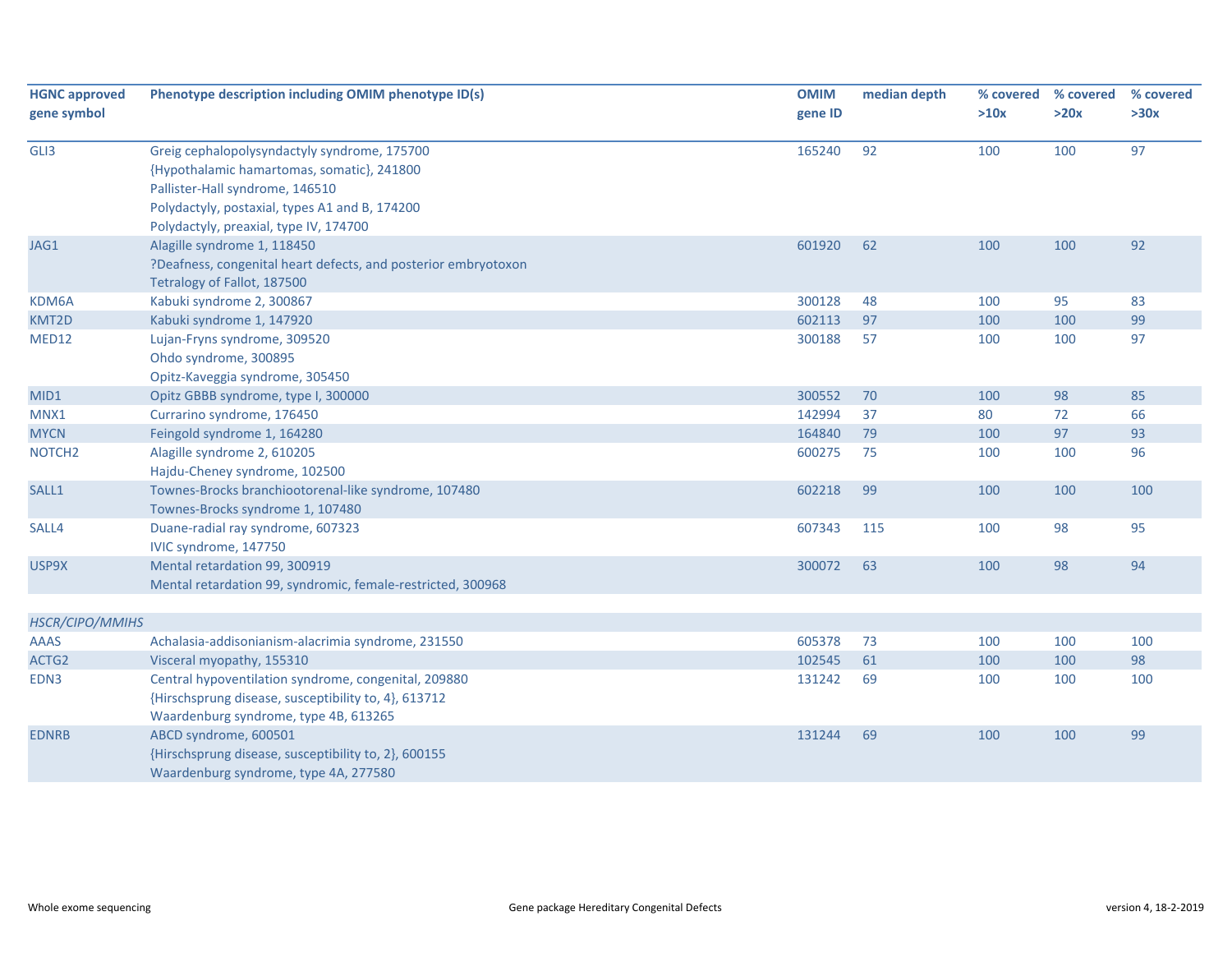| <b>HGNC approved</b> | Phenotype description including OMIM phenotype ID(s)                                       |         | median depth | % covered | % covered | % covered |
|----------------------|--------------------------------------------------------------------------------------------|---------|--------------|-----------|-----------|-----------|
| gene symbol          |                                                                                            | gene ID |              | >10x      | >20x      | >30x      |
| <b>FLNA</b>          | Cardiac valvular dysplasia, 314400                                                         | 300017  | 79           | 100       | 100       | 100       |
|                      | Congenital short bowel syndrome, 300048                                                    |         |              |           |           |           |
|                      | FG syndrome 2, 300321                                                                      |         |              |           |           |           |
|                      | Frontometaphyseal dysplasia 1, 305620                                                      |         |              |           |           |           |
|                      | Heterotopia, periventricular, 300049                                                       |         |              |           |           |           |
|                      | Intestinal pseudoobstruction, neuronal, 300048                                             |         |              |           |           |           |
|                      | Melnick-Needles syndrome, 309350                                                           |         |              |           |           |           |
|                      | Otopalatodigital syndrome, type I, 311300                                                  |         |              |           |           |           |
|                      | Otopalatodigital syndrome, type II, 304120                                                 |         |              |           |           |           |
|                      | Terminal osseous dysplasia, 300244                                                         |         |              |           |           |           |
| KIF1BP               | Goldberg-Shprintzen megacolon syndrome, 609460                                             | 609367  | 66           | 100       | 99        | 91        |
| LMOD1                | No OMIM phenotype                                                                          | 602715  | 89           | 100       | 100       | 100       |
| <b>MYH11</b>         | Aortic aneurysm, familial thoracic 4, 132900                                               | 160745  | 76           | 100       | 99        | 91        |
| MYL9                 | No OMIM phenotype                                                                          | 609905  | 88           | 100       | 99        | 94        |
| <b>MYLK</b>          | Aortic aneurysm, familial thoracic 7, 613780                                               | 600922  | 79           | 100       | 100       | 96        |
| NOS1                 | No OMIM phenotype                                                                          | 163731  | 66           | 100       | 99        | 93        |
| PHOX2B               | Central hypoventilation syndrome, congenital, with or without Hirschsprung disease, 209880 | 603851  | 97           | 100       | 100       | 100       |
|                      | Neuroblastoma with Hirschsprung disease, 613013                                            |         |              |           |           |           |
|                      | {Neuroblastoma, susceptibility to, 2}, 613013                                              |         |              |           |           |           |
| RAD21                | Cornelia de Lange syndrome 4, 614701                                                       | 606462  | 53           | 100       | 99        | 83        |
| <b>RET</b>           | Central hypoventilation syndrome, congenital, 209880                                       | 164761  | 92           | 100       | 100       | 99        |
|                      | {Hirschsprung disease, susceptibility to, 1}, 142623                                       |         |              |           |           |           |
|                      | Medullary thyroid carcinoma, 155240                                                        |         |              |           |           |           |
|                      | Multiple endocrine neoplasia IIA, 171400                                                   |         |              |           |           |           |
|                      | Multiple endocrine neoplasia IIB, 162300                                                   |         |              |           |           |           |
|                      | Pheochromocytoma, 171300                                                                   |         |              |           |           |           |
| <b>SGO1</b>          | Chronic atrial and intestinal dysrhythmia, 616201                                          | 609168  | 46           | 100       | 98        | 86        |
| <b>SOX10</b>         | PCWH syndrome, 609136                                                                      | 602229  | 100          | 100       | 100       | 100       |
|                      | Waardenburg syndrome, type 2E, with or without neurologic involvement, 611584              |         |              |           |           |           |
|                      | Waardenburg syndrome, type 4C, 613266                                                      |         |              |           |           |           |
| <b>VCL</b>           | Cardiomyopathy, dilated, 1W, 611407                                                        | 193065  | 82           | 100       | 98        | 90        |
|                      | Cardiomyopathy, hypertrophic, 15, 613255                                                   |         |              |           |           |           |
| ZEB <sub>2</sub>     | Mowat-Wilson syndrome, 235730                                                              | 605802  | 61           | 100       | 100       | 98        |

‐ Gene symbols according HGCN

‐ OMIM release used: 2‐6‐2017

‐ "No OMIM phenotypes" indicates <sup>a</sup> gene without <sup>a</sup> current OMIM association

‐ OMIM phenotypes between "[ ]", indicate "nondiseases," mainly genetic variations that lead to apparently abnormal laboratory test values

‐ OMIM phenotypes between "{}", indicate risk factors

‐ OMIM phenotypes with <sup>a</sup> question mark, "?", before the disease name indicates an unconfirmed or possibly spurious mapping